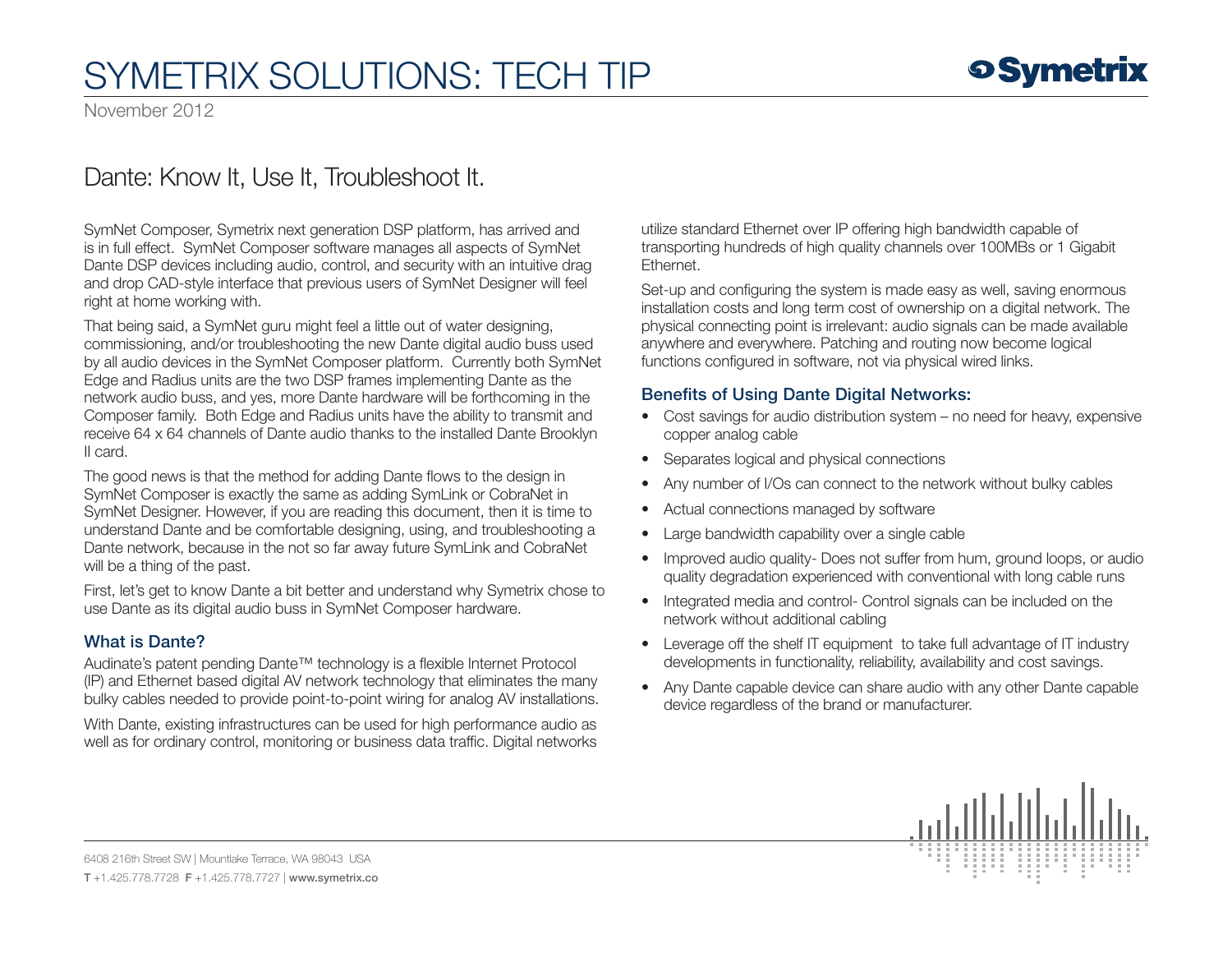November 2012

### Network Considerations:

Dante is based upon universally accepted networking standards and does not require special networking infrastructure. Dante enabled devices can be connected using inexpensive off-the-shelf Ethernet switches and cabling. In the ideal situation, the Dante network switches will be:

- Gigabit ports for inter-switch connections
- Quality of Service (QoS) with 4 queues
- Diffserv (DSCP) QoS, with strict priority
- A managed switch to provide detailed information about the operation of each network link: port speed, error counters, bandwidth used, etc. A managed switch can also be used to filter unicast from multicast Dante flows.

While Dante can theoretically work on any network switch to some capacity, the above criteria should be the norm when designing your Dante network infrastructure. Of course, these considerations are not needed if Edge or Radius units are set to "Switch Mode" and the Dante ports are daisy chained between devices.

### Gigabit vs.100Mbps network switch topology:

While Gigabit switches are recommended, 100Mbps switches may be used in limited scenarios.

- For low channel count  $( $32$  channels) applications, a 100Mbps switch$  may be used as long as it supports proper QoS, and QoS is active. The use of 100Mbps switches without QoS is not recommended or supported.
- For higher channel count (32 1,024 channels) applications, Gigabit switches are essential. QoS is recommended for Gigabit switches on networks that share data with services other than Dante.

### Unicast vs. Multicast:

SymNet Dante DSP devices have the option of sending Dante audio as either unicast (point-to-point) or multicast (network-wide broadcast) flows. Unicast flows are point-to-point and use roughly 1 Mbps of network bandwidth per channel making it is possible to have 1,024 channels of unicast Dante audio on a Gigabit switch. Multicast Dante audio uses significantly more network

bandwidth than unicast Dante, so how do we know when to use multicast flows?

When particular audio channel or group of audio channels are being sent to multiple receivers (typically three or more) it is more efficient to use available network bandwidth to send a single multicast packet to many receivers than to send individual packets with identical payloads to each receiver.

All Ethernet switches support multicast. Dante doesn't need special multicast features from network switches but at the same time it is designed to work efficiently with advanced multicast features like IGMP Snooping.

### Troubleshooting Dante:

"Dante just works" is Audinate's slogan and catch phrase for Dante, and for the most part it is true. That being said, our customers want to know what to check and what steps should be taken if Dante does not "just work".

#### Dante Resources:

Before going onsite to setup, test, or troubleshoot a Dante network, it is advised that you download the listed resources and read the following sections on network configuration and troubleshooting steps.

Tech Tip: How to Receive Audio in Edge/Radius From DVS (Dante Virtual Soundcard)

http://www.symetrix.co/wp-content/uploads/2012/09/2012-09-DVS.pdf

Tech Tip: Recording Audio with Dante

http://www.symetrix.co/wp-content/uploads/2012/09/2012-10-Record-Audio-Dante.pdf

Dante Controller: Like SymNet Composer, this is software you absolutely must have before going onsite!

http://www.audinate.com/index.php?option=com content&view=article&id=305

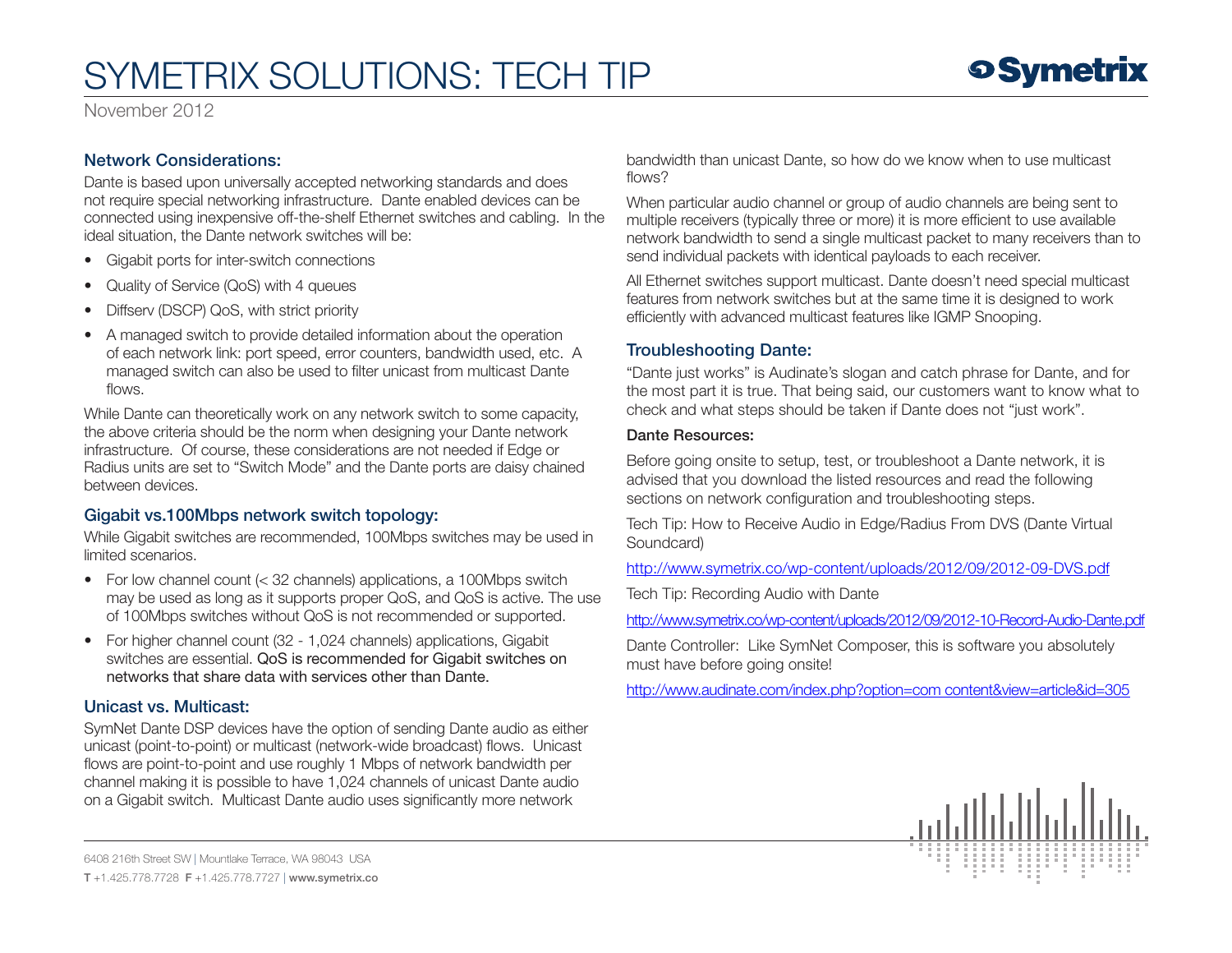November 2012

Dante Virtual Soundcard (DVS): While not necessary, is an awesome tool to add to your arsenal for setting up, testing, or troubleshooting Dante networks. (Free 14 day trial)

http://www.audinate.com/index.php?option=com\_content&view=article&id=238

Dante FAQ: Audinate has a great FAQ for Dante. It may be helpful to bookmark this page for later reference.

http://dev.audinate.com/kb/webhelp/home.htm

#### Network switch topology and configuration questions and answers:

*(questions are numbered, answers are alphabetical following each question or questions)*

- 1. What mode is the SymNet Dante device set to; Switch or Redundant mode?
	- a. In all Dante testing scenarios, troubleshooting scenarios, or during initial setup of the Dante network, all units should be in "Switched mode" with only the primary port of each unit connected to the network switch or daisy-chained from Primary to Secondary port of the SymNet devices.
	- b. If a redundant Dante network is needed, first get audio passing between hardware in Switched mode, and once successful use SymNet Composer to change the Dante Mode to Redundant in the Dante Flow Manager. Lastly connect the secondary Dante ports to the redundant network switch.
- 2. Is the switch Gigabit?
- 3. Is this a dedicated Dante network?
	- a. If the answer to either question 2 or 3 is "NO", then we must make sure that QoS is configured.

In other words, if the network is 100Mbps or it has shared data other than Dante on the network, then QoS is not an option, it is a necessity.

Qos (Quality of Service) is a feature of managed switches, which ensures that certain types of network packets (e.g. clock sync and audio packets) get

preferential treatment and are "moved to the front of the line" ahead of other traffic. This is achieved by attaching a priority number to each packet, which is then used by the switches to ensure that high priority packets get processed before lower priority packets.

#### QoS settings:

- 1. QoS mode: Basic
- 2. Trust Mode: DSCP

Most problems related to QoS arise when the Trust Mode is set to COS (class of service") instead of DSCP. COS is often the initial QoS trust mode setting and does not work with Dante.

#### Troubleshooting steps:

The following steps assume that Dante flows have been set up in Composer and pushed to hardware, and yet Dante audio is not passing between devices.

1. Make sure all Dante flows were created correctly in Composer. Open the Dante Flow Manager. Click on each Dante flow and insure that all flows are transmitted from a unit, as well as received in at least one other unit. An exception to this is when transmitting or receiving audio to or from a 3rd party Dante enabled device.

*Note: transmit device in Red, receiving devices in Green.* 



6408 216th Street SW | Mountlake Terrace, WA 98043 USA

T +1.425.778.7728 F +1.425.778.7727 | www.symetrix.co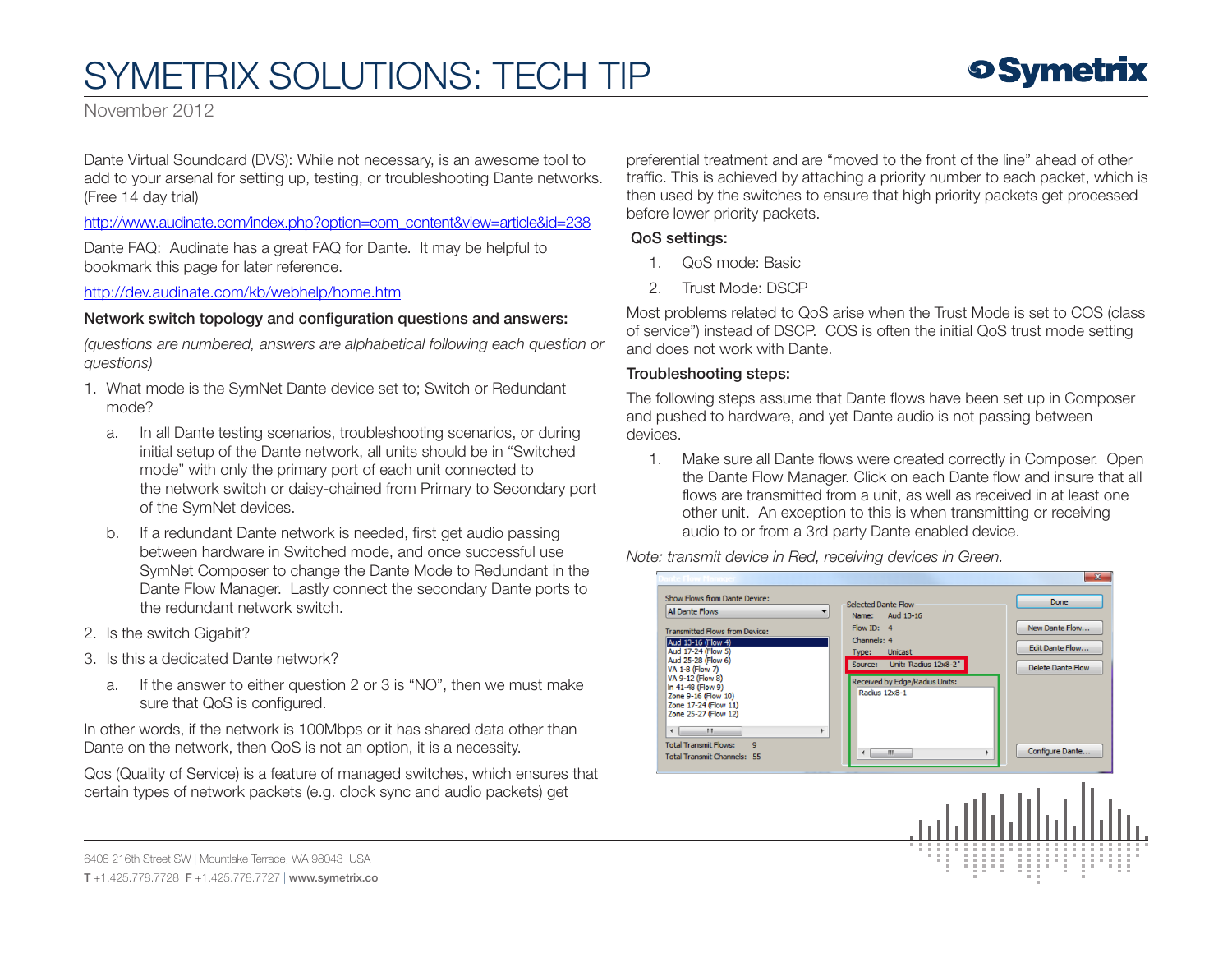November 2012

- 2. Use the front panel to verify that all devices are on the same Dante Mode. Remember, it is advised by Symetrix to keep all units in Switched Mode with only a primary port connected to the network until Dante is passing.
- 3. If the Dante devices are distributed across a network with multiple switch hops, minimize the network hops. Certainly if Dante will not pass from one port to another on a single network switch, it obviously won't make it through 10 switch hops across a network.
	- a. Direct connect two or more Edge or Radius unit's Dante ports together without a network switch.

Does Dante pass?

- i. If Dante passes with a direct connect, the Dante ports are functioning. Go to b.
- ii. If Dante does not pass with a direct connect, contact Symetrix support.
- b. Connect the Dante port of each unit to a LAN port on the same network switch.
	- i. If Dante passes through one switch, check to make sure all network switches are the same model and are configured to the same settings. If different models of network switches are being used, perform this test on each network switch individually.
	- ii. If Dante does not pass from one LAN port to another on the same switch, check to make sure QoS is active and set to DSCP. Then connect a PC to a LAN port on the same switch and launch Dante Controller.

c. Use Dante Controller to check the routing and network configuration.

i. Routing page:



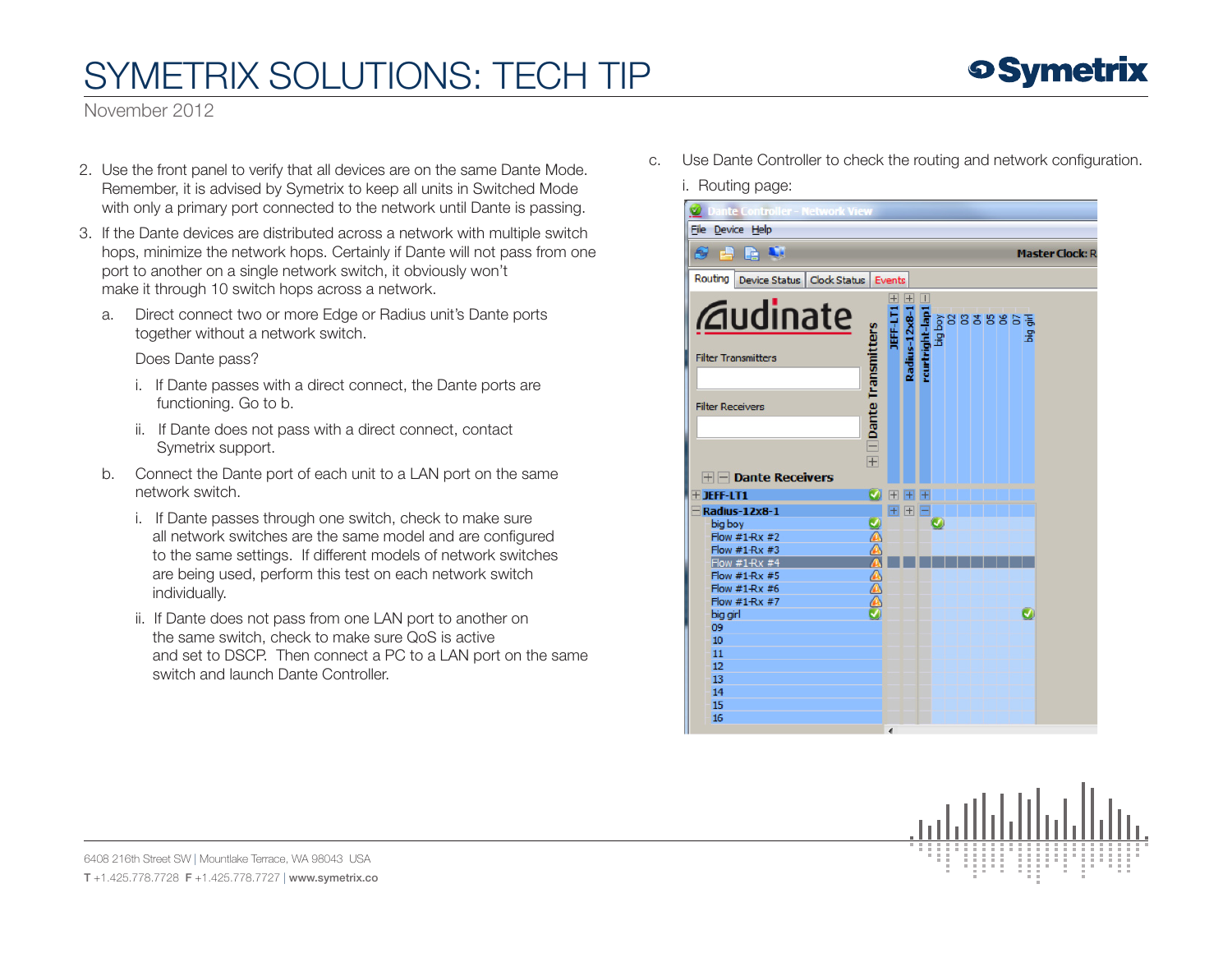

November 2012

- ii. Does Dante Controller show the units connected to the switch?
	- 1. If Dante Controller does not show both units, direct connect the PCs LAN port to the Dante primary port and check if Dante Controller can see the device.
- iii. Does Dante Controller show green checks between flows.
	- 1. If yes and audio is not passing, check the network switch QoS settings.
	- 2. If there is no check or Red Xs, is it possible to create the link with Dante Controller by clicking the cross point?
	- 3. Make sure that the names of the channels match, if they do not match, check the flow in Composer and name the channels.
- d. Clock Status: Dante Controller will show which device is a master and which is a slave. Only one Dante device should be the master. If there is more than one master, check network switch settings and make sure both units are on the same subnet.

| <b>File</b><br>Device Help   |                                                 |                                                   |                         |  |  |  |  |  |
|------------------------------|-------------------------------------------------|---------------------------------------------------|-------------------------|--|--|--|--|--|
| <b>SAR</b>                   |                                                 | <b>Master Clock: Radus-12x8-1</b>                 |                         |  |  |  |  |  |
| Routing Device Status        | Clock Status Events                             |                                                   |                         |  |  |  |  |  |
| <b>Device</b><br><b>Name</b> | <b>Primary Interface</b><br><b>Clock Status</b> | <b>Secondary Interface</b><br><b>Clock Status</b> | <b>Clock</b><br>Role    |  |  |  |  |  |
| Radius-12x8-1                | <b>Master</b>                                   | Not Supported                                     | <b>Preferred Master</b> |  |  |  |  |  |
| Radius-12x8-2                | Slave                                           | Not Supported                                     | <b>Preferred Master</b> |  |  |  |  |  |

e. Are the units on a Gigabit or 100Mbps network? Dante Controller can report the link speed.

| Device Help<br>File                                             |                    |                     |                                    |                              |                             |  |  |  |  |
|-----------------------------------------------------------------|--------------------|---------------------|------------------------------------|------------------------------|-----------------------------|--|--|--|--|
| <b>白色期</b>                                                      |                    |                     | <b>Master Clock: Radius-12x8-1</b> |                              |                             |  |  |  |  |
| ,,,,,,,,,,,,,,,,,,,,,,,,,,,,,,,,,,,<br>Device Status<br>Routing |                    | Clock Status Events |                                    |                              |                             |  |  |  |  |
| <b>Device</b><br><b>Name</b>                                    | <b>Type</b>        | <b>Version</b>      | Primary<br><b>Address</b>          | Primary<br><b>Link Speed</b> | Secondary<br><b>Address</b> |  |  |  |  |
| Radius-12x8-1                                                   | Bklyn <sub>2</sub> | 3.5.3               | 192.168.100.167                    | 100Mbps                      | Not Supported               |  |  |  |  |
| Radius-12x8-2                                                   | Bklyn2             | 3.5.3               | 192.168.100.149                    | 100Mbps                      | Not Supported               |  |  |  |  |

The number of channels that can traverse one link in a network is proportional to the link speed. A link will always slow down to the lowest speed connector on that link; for example if a Gigabit port on switch A is connected to a 100Mbps port on switch B, the link speed will be 100Mbps. This is good, because it allows you to mix link speeds in a network without having to do anything complicated.

 Naturally the faster the links in your network, the higher the performance, and for this reason we recommend that you use gigabit Ethernet as much as possible, especially when switches are being linked together. Many Dante enabled devices use Gigabit Ethernet interfaces, including SymNet Edge and Radius, for this reason it is a good idea to use gigabit switches throughout your Dante network.

If Dante Controller reports 100Mbps link speed:

- 1. There must be less than 32 Dante channels on the network switch.
- 2. QoS must be active and trust mode set to DSCP.

In order to conclude this Tech Tip on Dante, it is useful to discuss one aspect of Dante and how it relates to other digital audio protocols, namely VOIP.

Dante makes use of standard Voice over IP (VOIP) Quality of Service (QoS) switch features, to prioritize clock sync and audio traffic over other network traffic. VOIP QoS features are available in a variety of inexpensive and enterprise Ethernet switches.